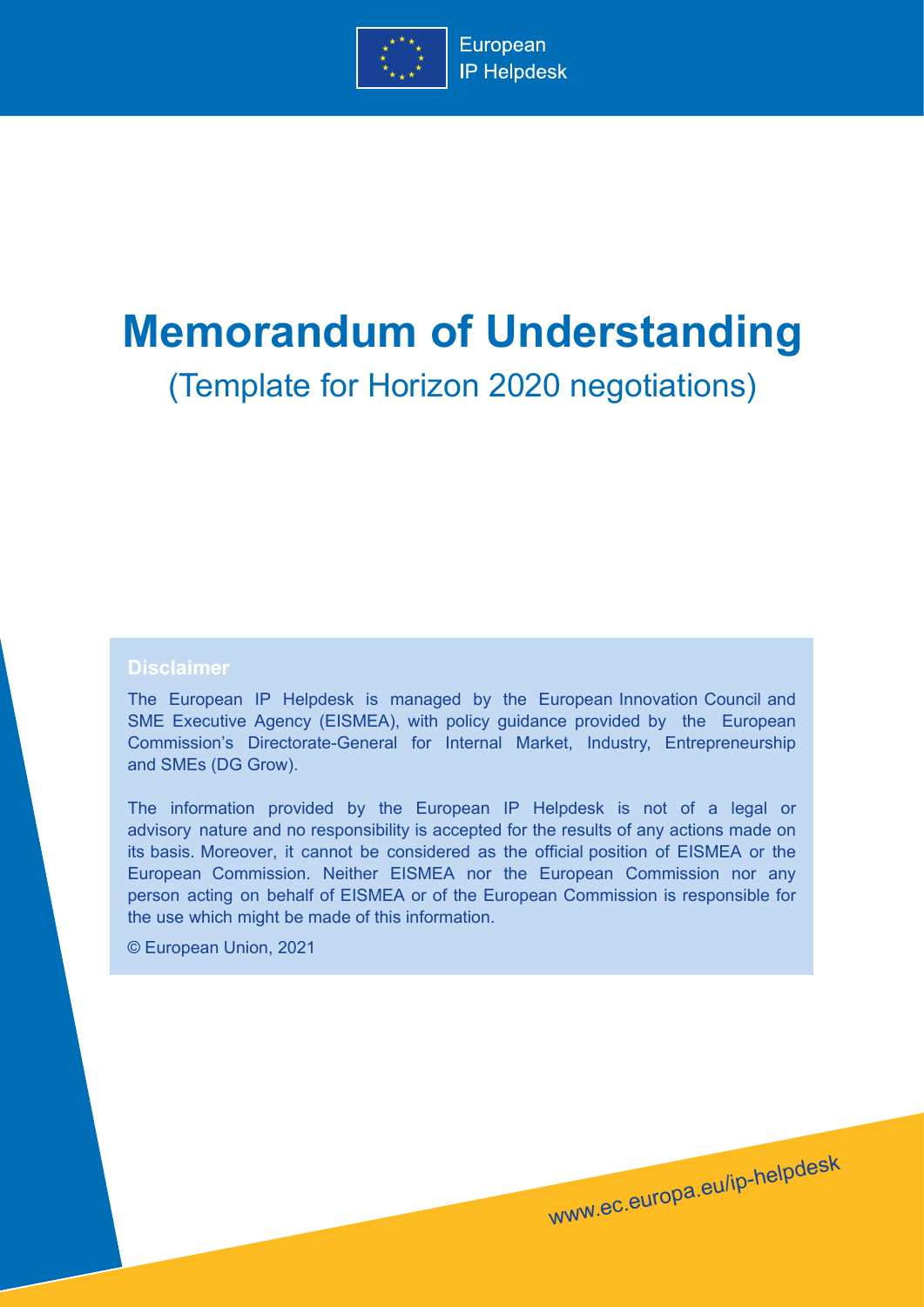### **MEMORANDUM OF UNDERSTANDING**

A Memorandum of Understanding (MoU) in Horizon 2020 is an agreement that defines the framework of the negotiations among the partners of a consortium and that is generally concluded in the very beginning of the negotiations on the involvement in a project, even before submitting a proposal. It expresses a convergence of will between the parties, indicating an intended common line of action, helping to explain any protocols for communication, information exchange, reporting, confidentiality issues, and modifications and conditions for terminating the agreement.

A MoU is an agreement that can be used among the participants of a project and which purpose is outlining the services to be exchanged and actions to be performed within a specific period of time. It can be very useful as a tool for facilitating effective collaboration and linkages as a commitment by the parties, become a beneficial agreement that joins parties together in order to achieve a specific outcome, and help to solidify partnership among the partners of a consortium.

Concluding, MoUs are used as synonymous of letters of intent that express an interest from the participants in performing services or the intention of taking part in activity but that do not legally obligate any party. It is just agreed in good faith among the signatories, on the basis that it is a fair and honest representation of their intentions.

MoUs are agreements in the form of legal documents. However, they are not fully binding in the way that contracts are, but they are stronger and more formal than a traditional gentleman's agreement.

This template should be used taking into consideration that it should be adjusted to the concrete situation or needs of the partner signing it. Some of the terms and conditions are essential requirements of the MoU, while others should be included only when appropriate. A good rule is to include that which appears reasonable.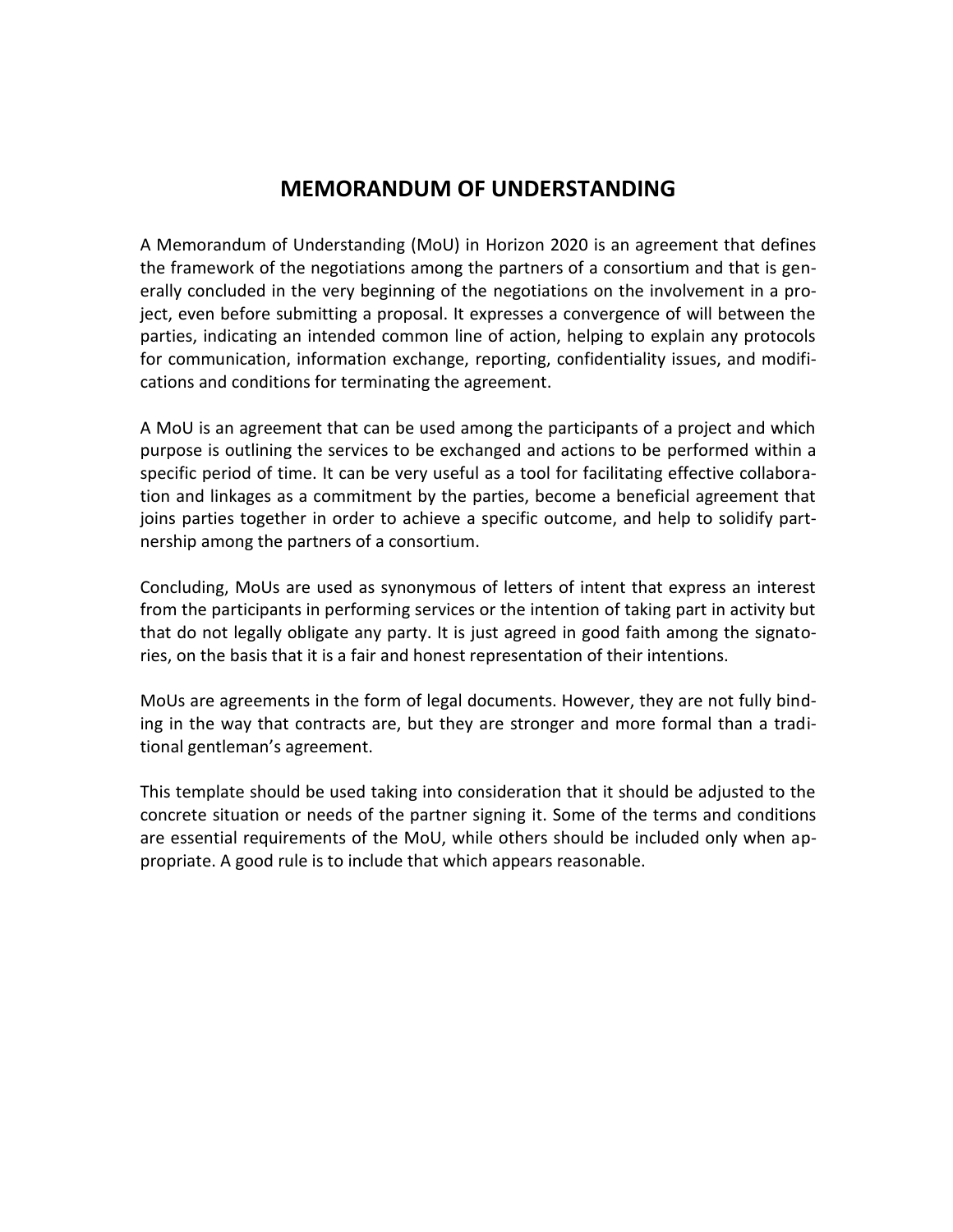## **MEMORANDUM OF UNDERSTANDING AND NON-DISCLOSURE AGREEMENT**

**THIS AGREEMENT** [*the Agreement*] is entered into on this [*insert number of day*] day of [*insert Month and year*] by and between:

1. [*Insert official name of the potential partner or participant*], having its registered office or based in [*insert the Legal Address of the Entity*] hereinafter referred to as […] and 2. [*Insert official name of the potential partner or participant*], having its registered office or based in [insert the Legal Address of the Entity] hereinafter referred to as [....]

[*Please add the identification of all the potential partners and participants that will take part in this Agreement*]

Individually referred to as a "Party" or collectively as the "Parties".

#### **WHEREAS**

The Parties initiated contacts between themselves with the intention to submit a proposal (hereinafter referred to as the Proposal) for a collaborative project in response to the call [*identify the call*] under the Horizon 2020 programme;

The Parties have agreed to name this collaborative project as [please insert the name and acronym] (hereinafter referred to as the "**Project**");

The Parties, provided that the Proposal has a positive evaluation, wish to prepare with the European Commission the signature of a Grant Agreement, and to negotiate between them a Consortium Agreement;

The Parties acknowledge that a Party may at any time wish to stop its involvement in the preparation of the Proposal and the preparation and negotiation of a Grant Agreement and Consortium Agreement and no longer sign or accede to the Grant Agreement;

For the purpose of the submission of the Proposal and for the preparation and negotiation of a Grant Agreement and a Consortium Agreement, the Parties intend to disclose information to each other, which they wish to keep confidential.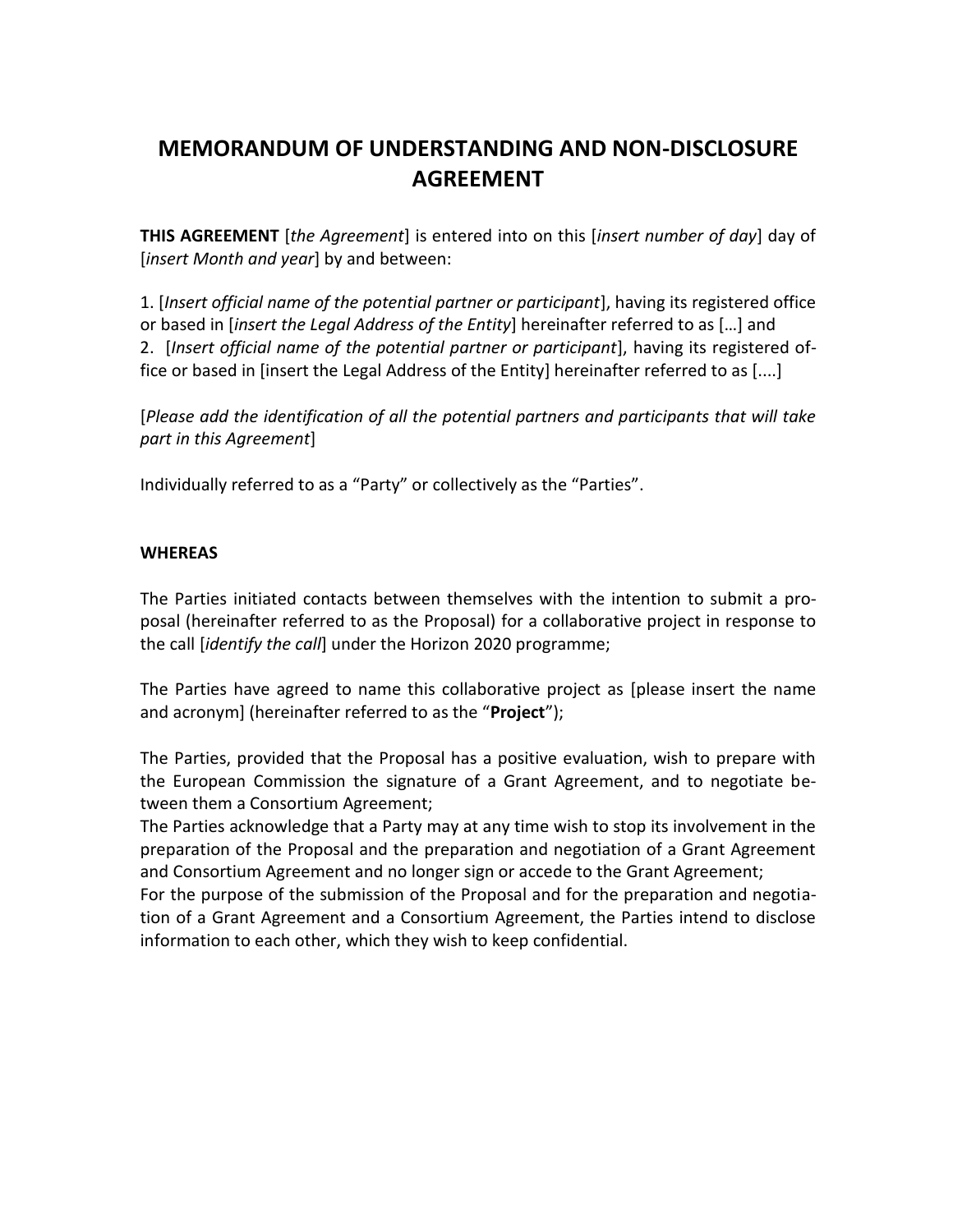#### **THE PARTIES AGREE AS FOLLOWS:**

#### 1. **Proposal preparation**

- 1.1. The Parties wish to prepare and submit together a Proposal for a collaborative project in response to the call [please identify the call], whose deadline is [please insert the deadline], under Horizon 2020;
- 1.2. The Parties agree that each Party shall not prepare or submit any additional proposal under the same call identified in clause 1.1. of this Memorandum of Understanding and Non-Disclosure Agreement (hereinafter referred to as "MoU & NDA");
- 1.3. The Parties designate [please insert the name of the participant] as the Coordinator of the project (hereinafter referred to as the "**Coordinator**") to represent the Parties towards the European Commission and to submit the Proposal in due time.
- 1.4. With the purpose to prepare and submit the Proposal in due time, the Parties agree:
	- i) to meet or correspond as necessary to prepare and decide the details of the Proposal;
	- ii) that each Party shall use its best endeavours to prepare all the documents, data and information necessary for the preparation of the Proposal and to provide them to the Coordinator in due time. In particular, each Party shall provide the Coordinator with its participant identification code (PIC).
- 1.5. The Coordinator agrees not to modify, without previous consent, any document, data or information supplied by the other Parties.
- 1.6. The Coordinator shall keep the Parties informed of the progress of the Proposal's preparation and, at any Party's request, it shall make available a copy of all letters, emails or any other documents concerning the Proposal that were sent to the European Commission or received from it before the submission of the Proposal.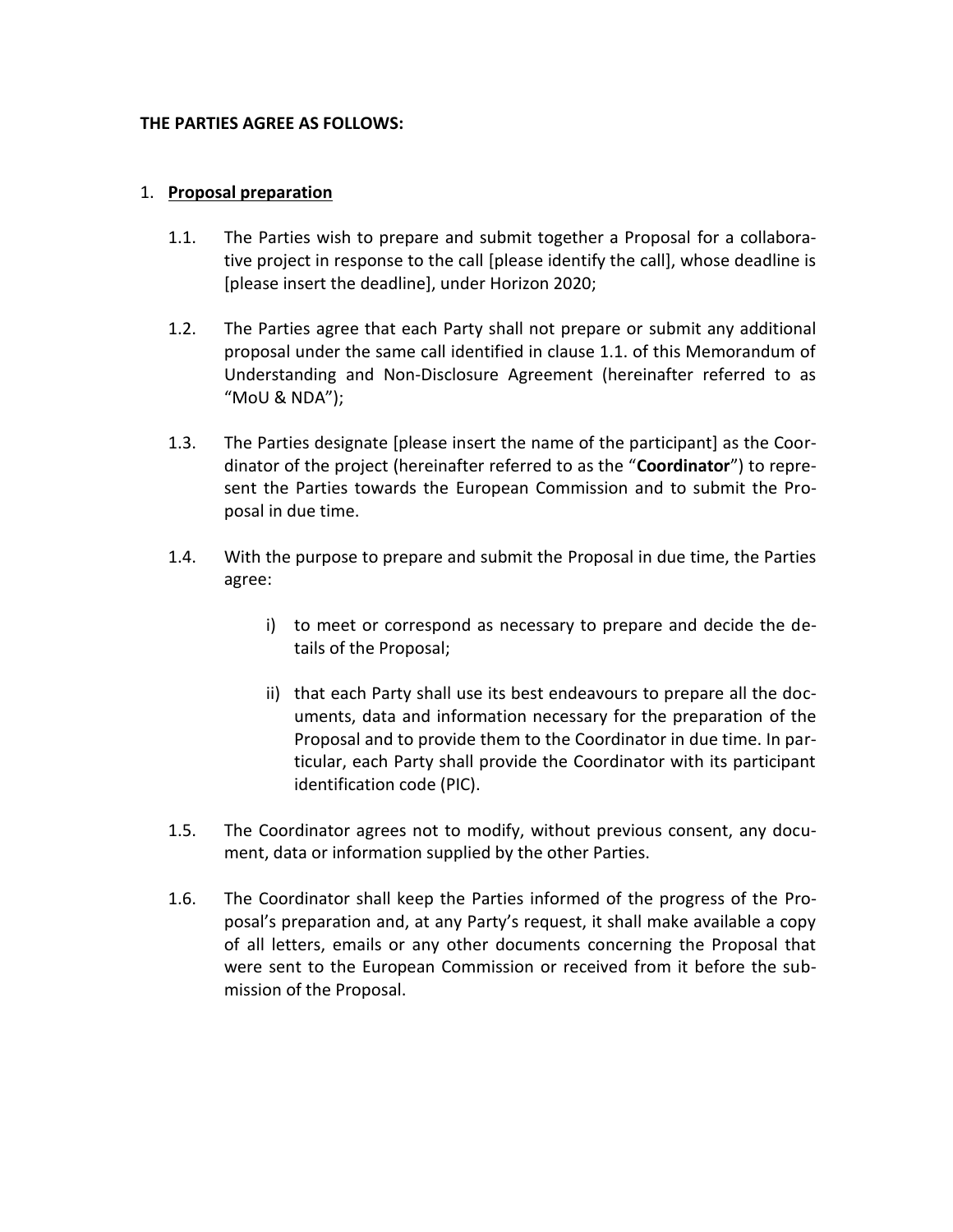#### 2. **Grant Preparation with the European Commission**

- 2.1. Provided that the Proposal has a positive evaluation and that the Parties are invited to prepare the Grant Agreement by the European Commission, the Parties wish to collaborate with the purpose to conclude a Grant Agreement with the European Commission.
- 2.2. The Parties agree that the Coordinator shall be responsible for conducting the preparation foreseen under clause 2.1. of this MoU & NDA.
- 2.3. The Coordinator shall keep the Parties informed of the progress of the grant preparation and, at any Party's request, it shall make available a copy of all letters, emails or any other documents that were sent to the European Commission or received from it for this purpose, before the signature of the Grant Agreement. The Coordinator shall, in any case, send to the other Parties a copy of the invitation to prepare the grant.
- 2.4. Upon request of the Coordinator, the Parties shall attend the meetings with the European Commission.
- 2.5. The Parties agree to assist the Coordinator in the preparation and to provide it with the necessary documents, data and information in order to allow the signature of the Grant Agreement in due time.
- 2.6. Adjustments shall be negotiated in good faith by the Parties. Any adaptation or modification concerning the work packages shall be accepted by the Coordinator only with the prior written agreement of the Party concerned.

#### 3. **Negotiations of the Consortium Agreement**

- 3.1. Provided that the Proposal has a positive evaluation and that the Parties are invited to sign the Grant Agreement with the European Commission, the Parties wish to collaborate with the purpose to conclude a Consortium Agreement before the signature of the Grant Agreement. The conclusion of such an agreement is dependent on mutual consent and must be reduced to written form.
- 3.2. The Parties agree that the Coordinator shall be responsible for conducting the negotiations foreseen under clause 3.1. of this MoU & NDA.
- 3.3. The Parties agree that the negotiation of the Consortium Agreement will be based in the following principles:

[…]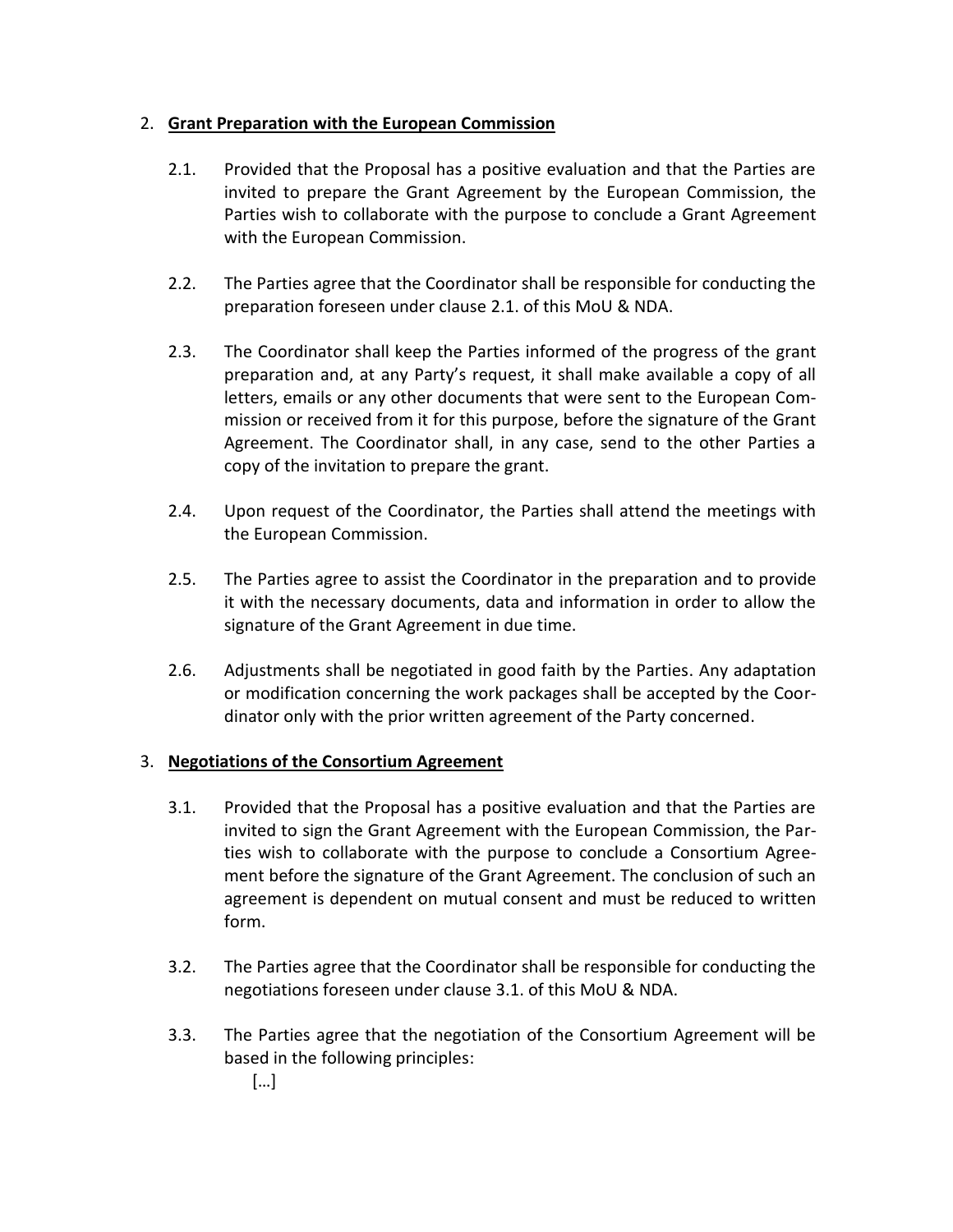*[the Parties may include, whenever possible, the current intentions that they have in terms of the content to be included in the Consortium Agreement in order to avoid future misunderstandings. In terms of intellectual property rights, you may already include the current ideas in terms of ownership, transfer, protection, exploitation and dissemination of project results and access rights. Another option, is to define that the negotiations of the Consortium Agreement shall be based on one of the available models, which should in this case be attached to this MoU & NDA]* 

#### 4. **Confidentiality Agreement**

- 4.1. For the purpose of this agreement "Confidential Information" shall mean any and all information, which is supplied or disclosed, directly or indirectly, in writing or in any other means, by each Party to the other including, but not limited to any documents, drawings, sketches, designs, materials, samples, prototypes, data, know-how, and which at the time of its disclosure or supply is identified as confidential. Oral information shall be recorded in writing by the Party disclosing it within fifteen (15) days after disclosure, and the resulting document shall specifically state the date of disclosure and designate the information as confidential.
- 4.2. For the purpose of this agreement "the Recipient" shall mean the Party receiving the Confidential Information disclosed by the other Party.
- 4.3. Each Party intends to disclose Confidential Information to the other Party in the framework of the Horizon 2020 call [please identify the call] for (i) the preparation and submission of a proposal and (ii) preparation, negotiation and conclusion of a Grant Agreement and Consortium Agreement (hereinafter referred to as the "Purpose"). Nothing in this agreement shall be regarded as compelling a Party to disclose any Confidential Information.
- 4.4. The Recipient shall:
	- i. undertake to keep the Confidential Information confidential and not to disclose it nor to permit the disclosure of it to any third party, except in accordance with clause 4.7. of this agreement, and not to make it available to the public or accessible in any way, except with the prior written consent of the Party disclosing it;
	- ii. undertake to use the Confidential Information solely for the Purpose of this agreement and not to make any other use, whether commercial or non-commercial, without the prior written consent of the Party disclosing it.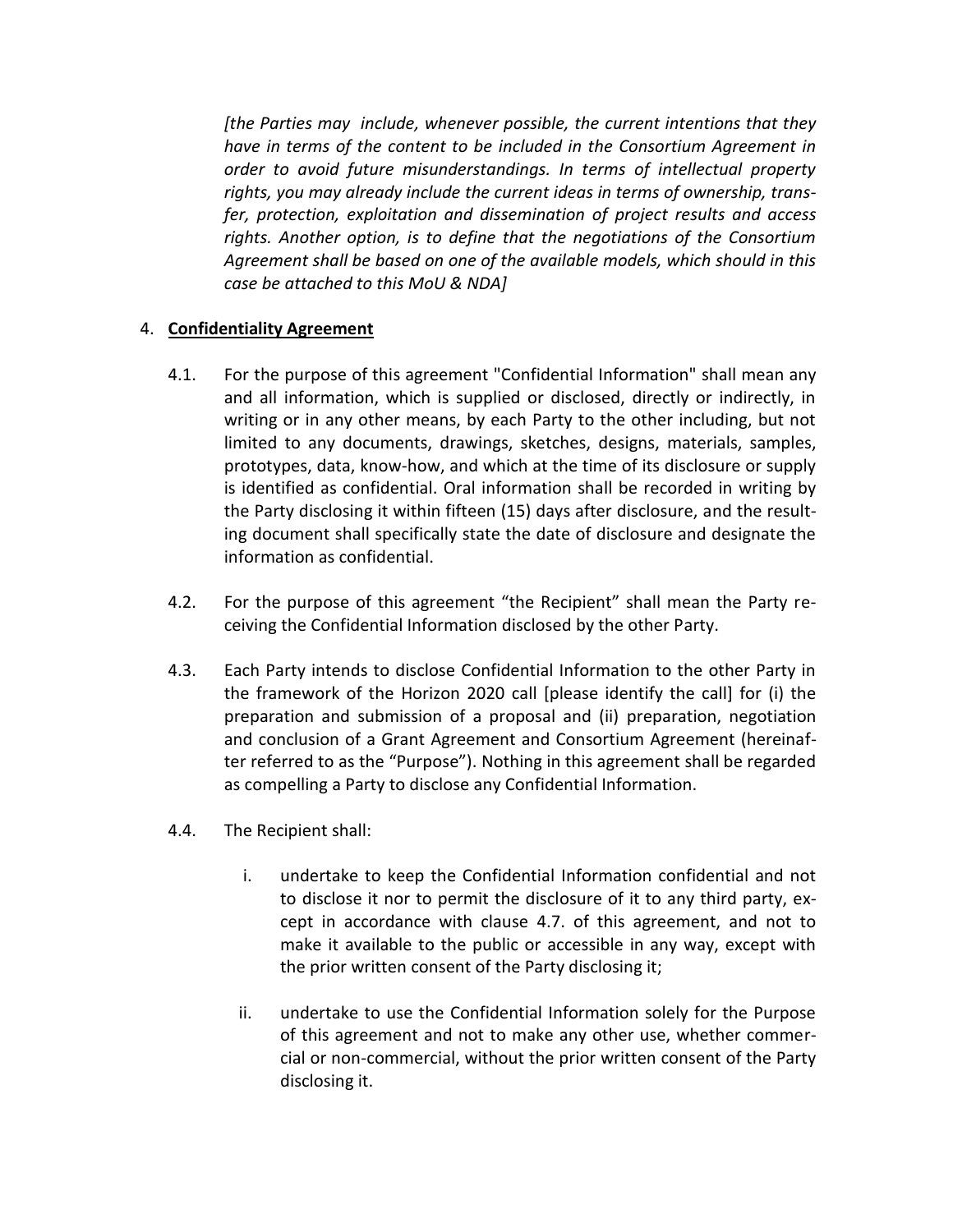- 4.5. The obligations specified in clause 4.4. above shall not apply in the following cases:
	- i. the Confidential Information was known to the Recipient prior to the time of its receipt pursuant to this agreement otherwise than as a result of the Recipient's breach of any legal obligation; or
	- ii. the Confidential Information is in the public domain at the time of disclosure by the Party to the Recipient or thereafter enters the public domain without any breach of the terms of this agreement; or
	- iii. the Confidential Information becomes known to the Recipient through disclosure by sources, other than the Party disclosing it, having the legal right to disclose such Confidential Information; or
	- iv. the Recipient proves the Confidential Information has been developed independently by its employees, who had no access to any of the Confidential Information disclosed by the Party disclosing it to the Recipient.
- 4.6. The Recipient shall limit and control any copies and reproductions of the Confidential Information. The Recipient shall return all records or copies of the Confidential Information at the request of the other Party and at the latest on termination of this agreement. This shall not apply to Confidential Information or copies thereof which must be stored by the Recipient according to mandatory law, provided that such Confidentiality Information or copies thereof shall be subject to an indefinite confidentiality obligation.
- 4.7. The Recipient undertakes to disclose the Confidential Information only to its employees who:
	- i. reasonably need to receive the Confidential Information for the Purpose of the present agreement; and
	- ii. have been informed by the Recipient of the confidential nature of the Confidential Information and of the terms of the present agreement; and
	- iii. have been advised of and agree to be bound by equivalent obligations to those in the present agreement.
- 4.8. All Confidential Information shall remain the exclusive property of each Party as well as all patent, copyright, trade secret, trade mark and other intellectual property rights therein. The Parties agree that this agreement and the disclo-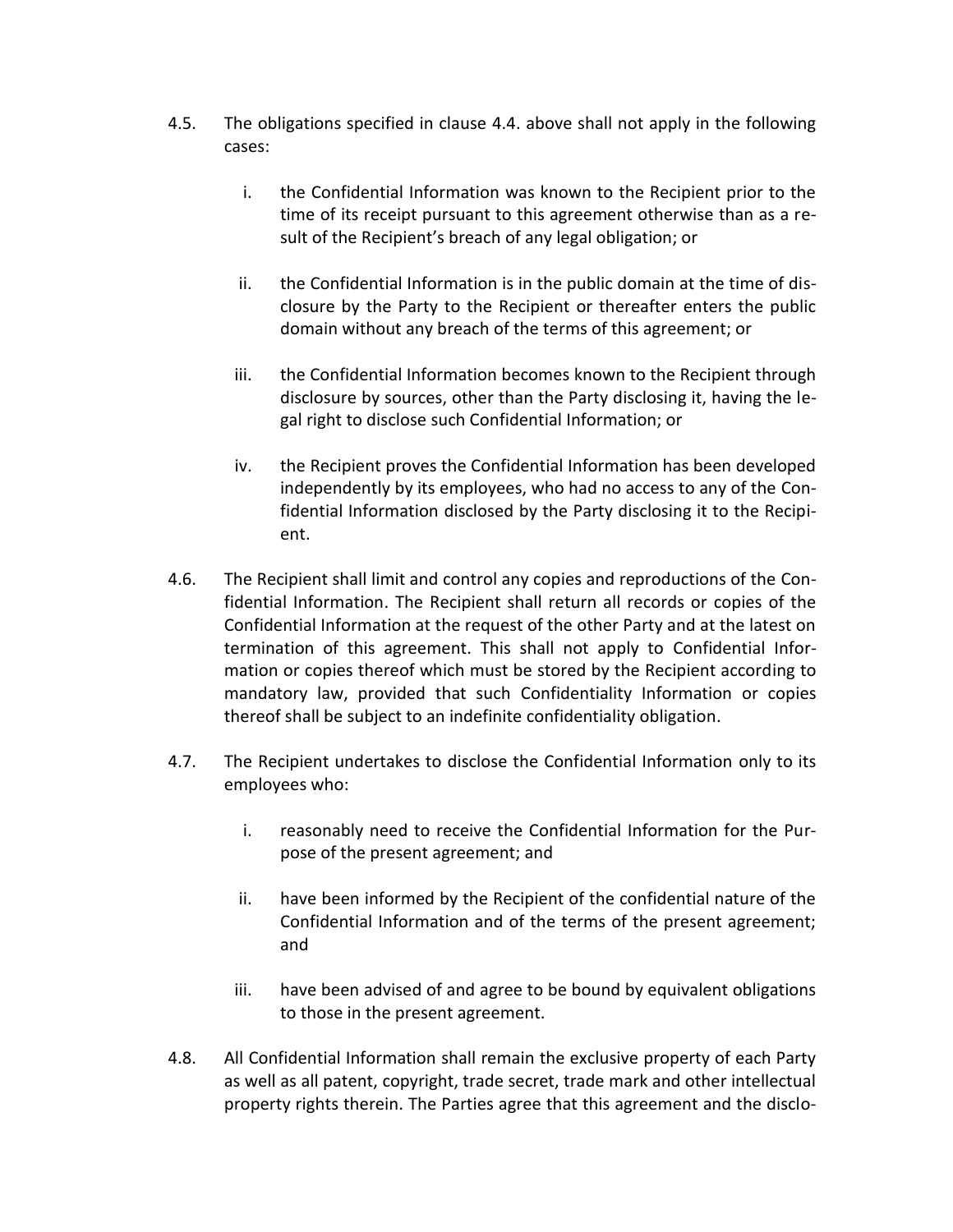sure of the Confidential Information do not grant or imply any license, interest or right to the Recipient in respect to any intellectual property right of the other Party.

#### 5. **Intellectual Property Rights**

The Parties acknowledge that nothing in this MoU & NDA shall affect ownership of any intellectual property rights.

#### 6. **Miscellaneous**

- 6.1. This Agreement shall be effective from the date of signature of the last Party to sign and shall remain in force for twelve months or until the date of the entry into force of the Grant Agreement signed with the European Commission, whichever comes first. Notwithstanding the aforementioned, the obligations under clause 4 of this MoU & NDA shall remain in force for period of five (5) years after the date of expiry or termination.
- 6.2. All the clauses of this Agreement are intended to be legally binding, with the exceptions of clauses 1, 2 and 3.
- 6.3. A Party may at any time withdraw from the Project and terminate its involvement in the activities set out in this MoU & NDA. Such termination shall be done in writing to all other Parties. For the avoidance of doubt, the binding clauses of this MoU & NDA in accordance with clause 6.2., shall continue to apply to all Parties during the term established in clause 6.1. notwithstanding any withdraw and termination.
- 6.4. Any dispute that might arise concerning this MoU & NDA shall be settled amicably. If this is not possible, the Parties hereby submit any dispute relating to the exclusive jurisdiction of the [please insert the court].
- 6.5. This MoU & NDA shall be governed by and construed in accordance with the laws of [please insert the country].
- 6.6. Each Party shall cover its own costs related to the preparation and submission of the Proposal, as well as the preparation, negotiation and conclusion of a Grant Agreement and Consortium Agreement.

**IN WITNESS WHEREOF,** the Parties hereto have caused this Memorandum of Understanding and Non-Disclosure Agreement to be executed as of the date stated above.

FOR [*please insert name of participant or potential or current partner*]